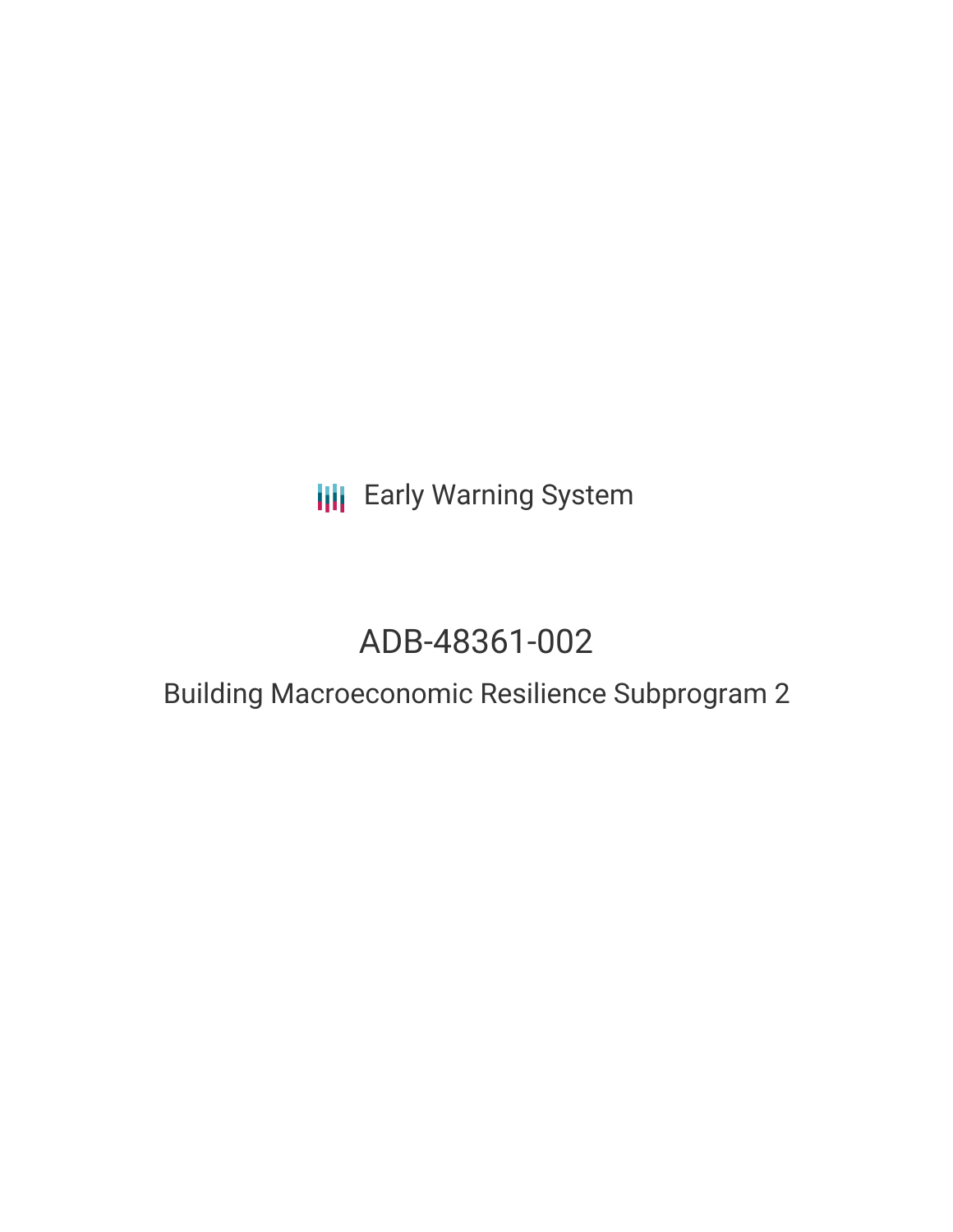

#### **Quick Facts**

| <b>Countries</b>               | Tonga                                                                     |
|--------------------------------|---------------------------------------------------------------------------|
| <b>Financial Institutions</b>  | Asian Development Bank (ADB)                                              |
| <b>Status</b>                  | Canceled                                                                  |
| <b>Bank Risk Rating</b>        | С                                                                         |
| <b>Voting Date</b>             | 2017-05-29                                                                |
| <b>Borrower</b>                | Government of Kingdom of Tonga, Ministry of Finance and National Planning |
| <b>Sectors</b>                 | Finance, Law and Government                                               |
| <b>Investment Type(s)</b>      | Grant, Loan                                                               |
| <b>Investment Amount (USD)</b> | $$16.30$ million                                                          |
| Loan Amount (USD)              | $$6.10$ million                                                           |
| <b>Grant Amount (USD)</b>      | $$10.20$ million                                                          |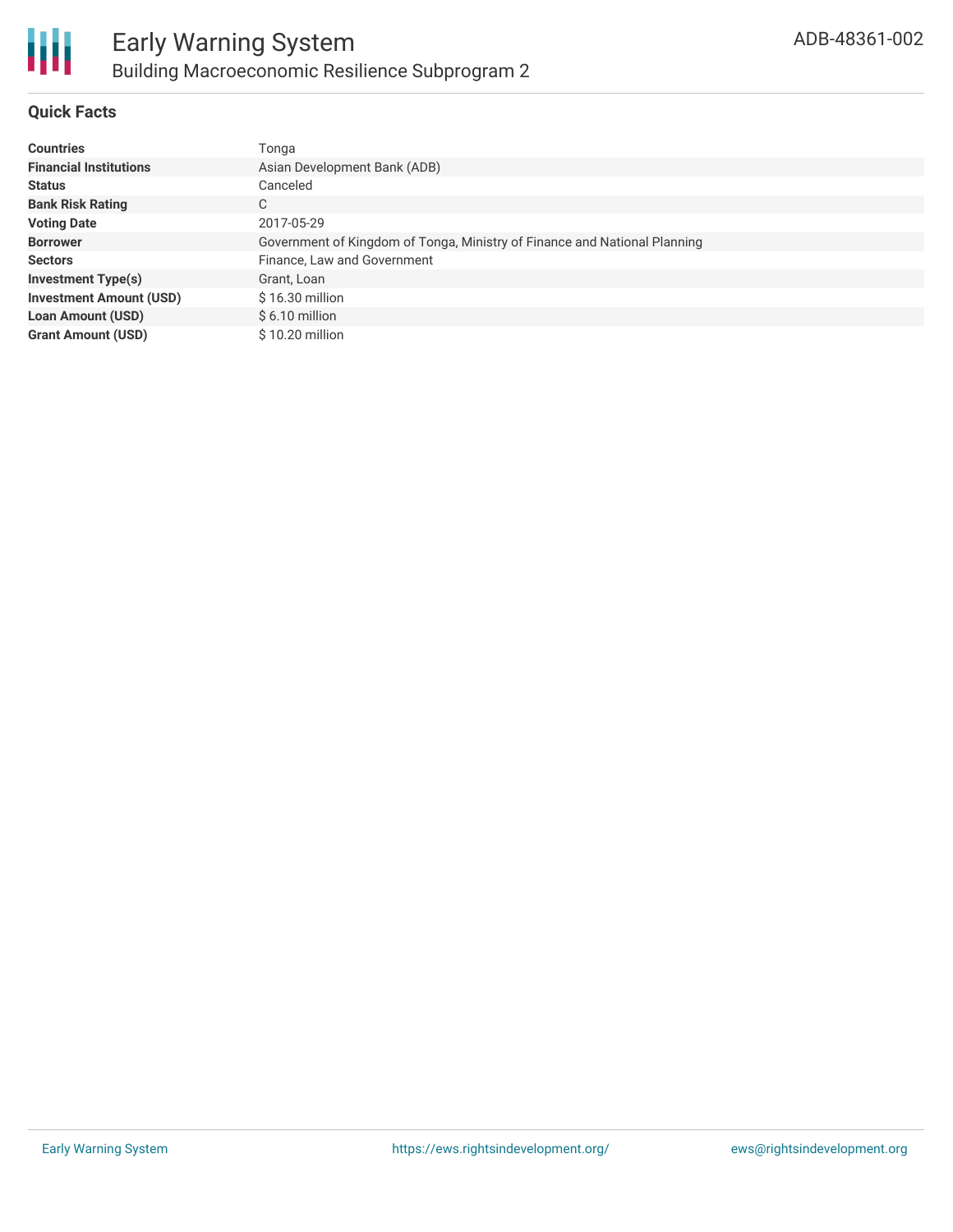

#### **Project Description**

According to ADB website, the program aims to strengthen Tonga's long-term growth prospects and capacity to respond to external shocks. The programmatic approach, with three subprograms during 2016 -2018, builds on previous policy-based operations of the ADB and other development partners that sustain government efforts to improve (i) its fiscal position by adopting prudent policies and better public financial management (PFM), and (ii) the business climate by continuing policy, regulatory environment, and public enterprise reforms.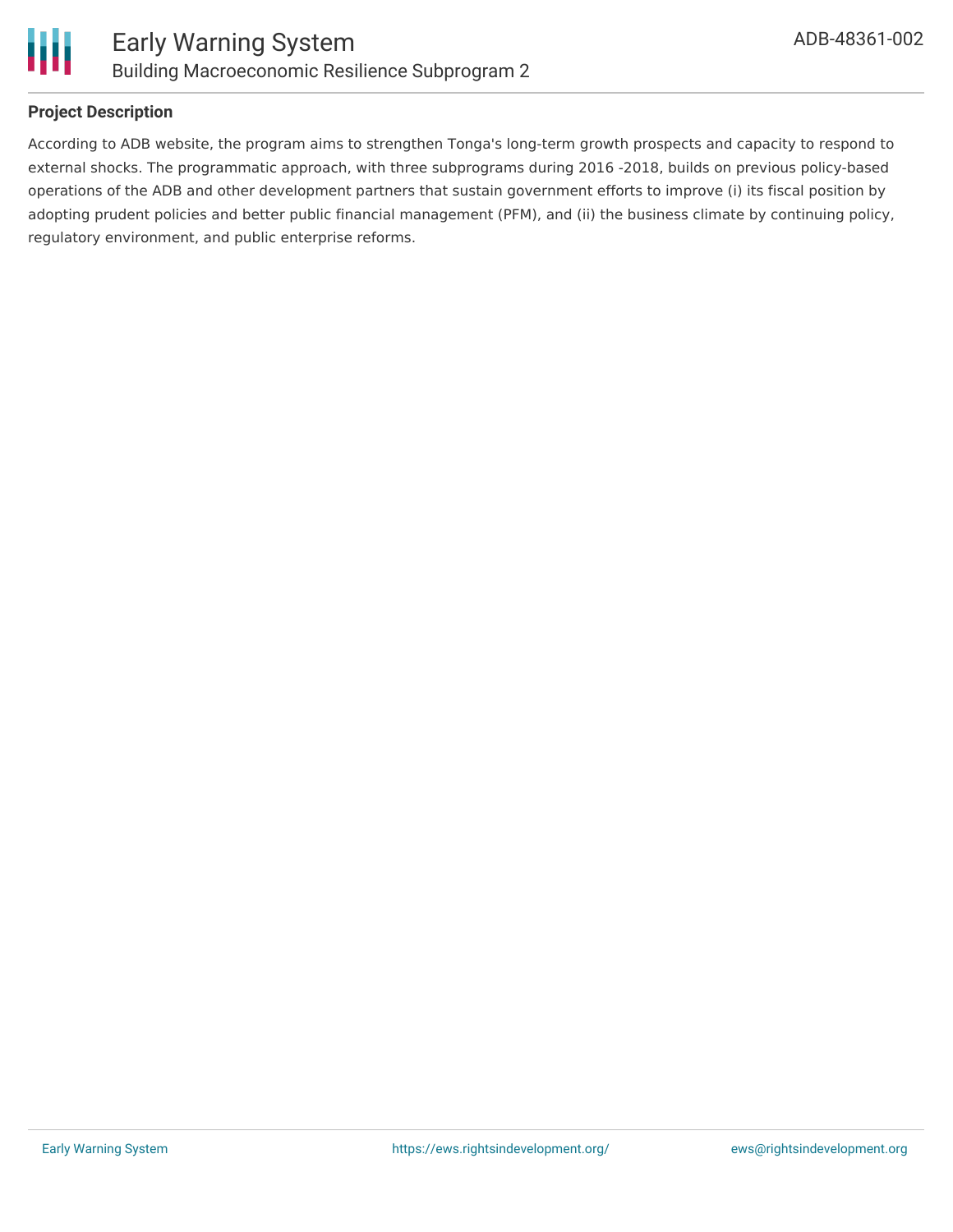

## Early Warning System Building Macroeconomic Resilience Subprogram 2

#### **Investment Description**

Asian Development Bank (ADB)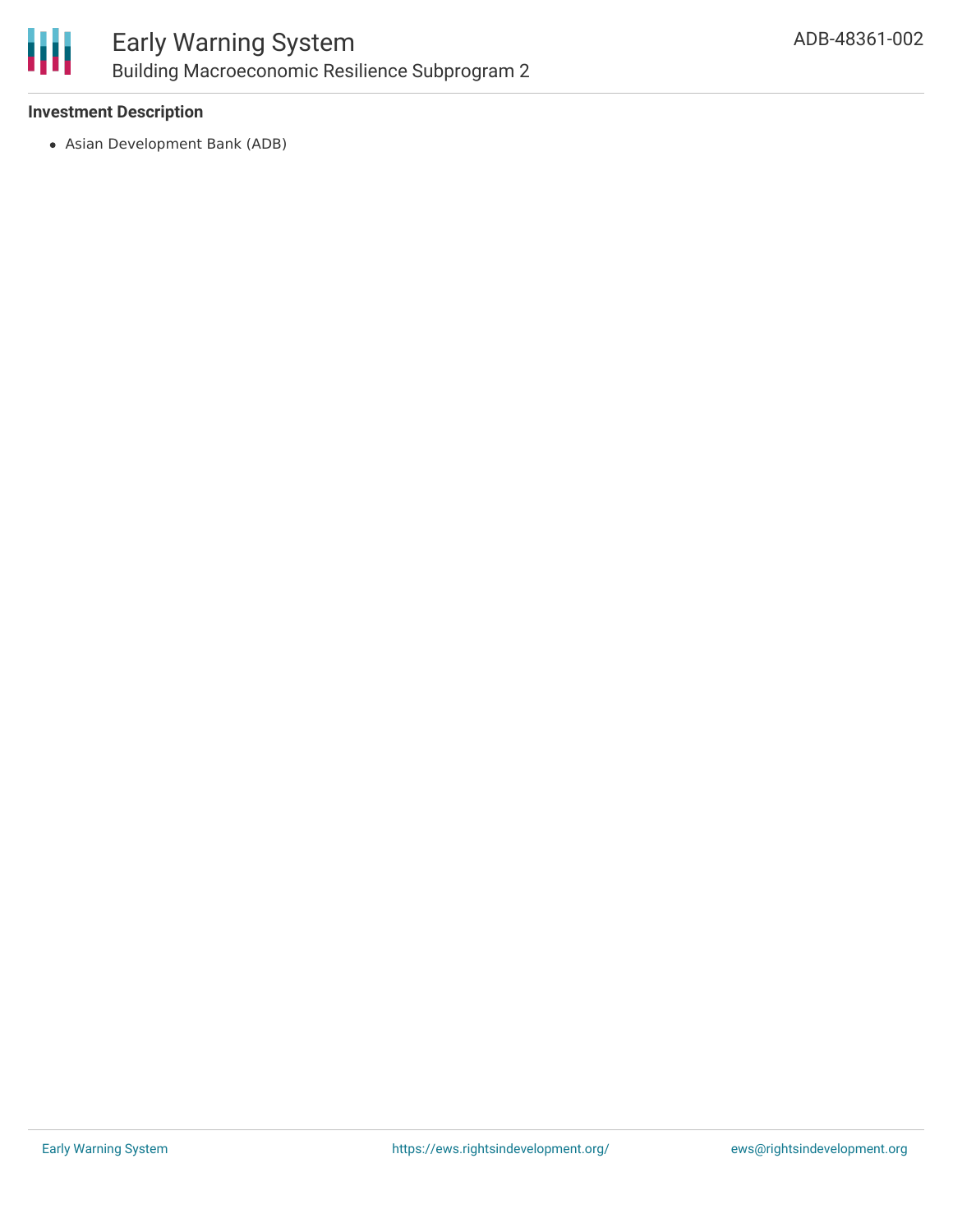

#### **Contact Information**

Project Officer: Basu, Ananya Pacific Department No contact information provided at the time of disclosure.

#### ACCOUNTABILITY MECHANISM OF ADB

The Accountability Mechanism is an independent complaint mechanism and fact-finding body for people who believe they are likely to be, or have been, adversely affected by an Asian Development Bank-financed project. If you submit a complaint to the Accountability Mechanism, they may investigate to assess whether the Asian Development Bank is following its own policies and procedures for preventing harm to people or the environment. You can learn more about the Accountability Mechanism and how to file a complaint at: http://www.adb.org/site/accountability-mechanism/main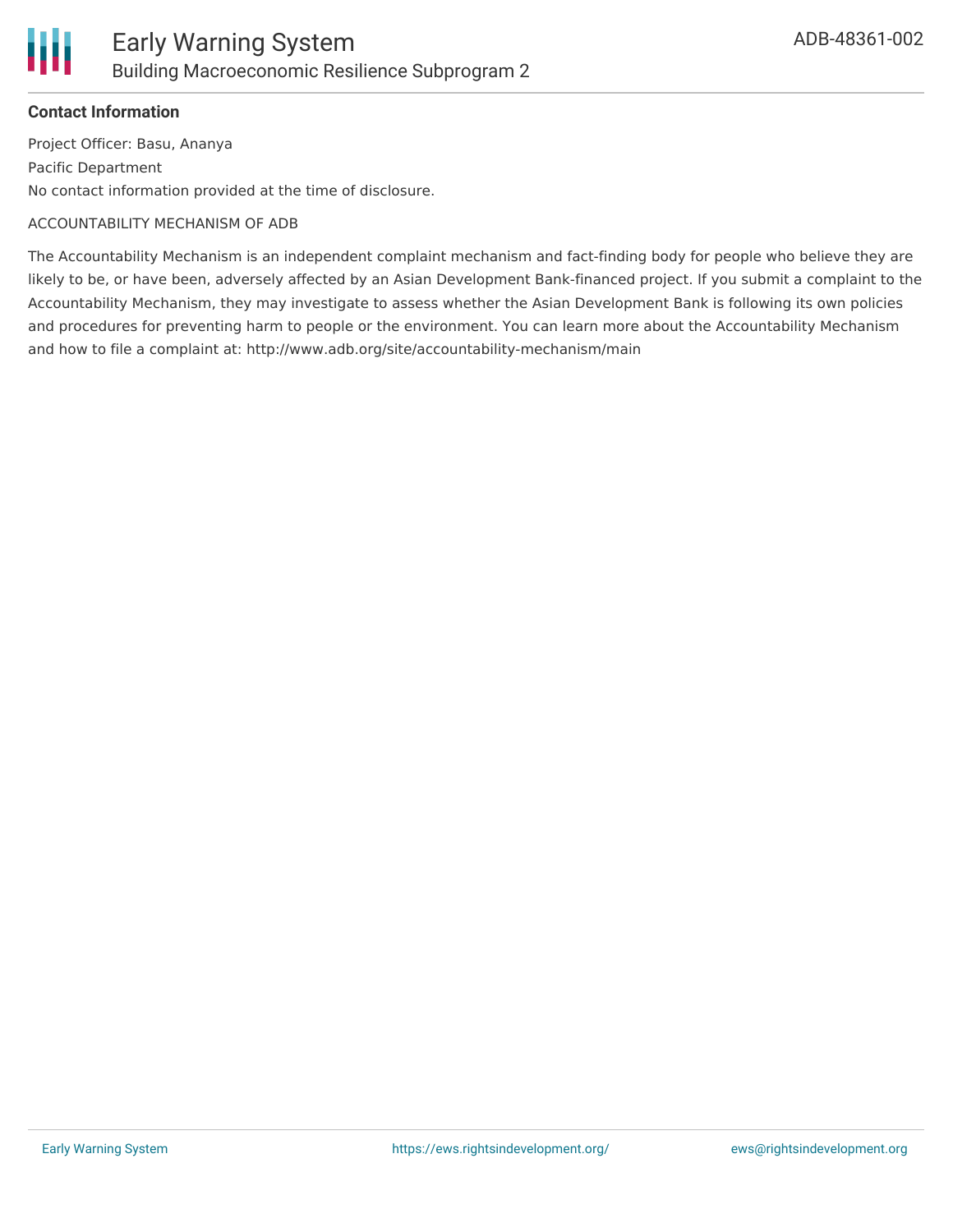

## Early Warning System Building Macroeconomic Resilience Subprogram 2

#### **Bank Documents**

- Grant Agreement for Grant 0532-TON: Building [Macroeconomic](https://www.adb.org/sites/default/files/project-documents/48361/48361-002-grj-en.pdf) Resilience Program Subprogram 2
- Loan Agreement (Concessional) for Loan 3531-TON: Building [Macroeconomic](https://www.adb.org/sites/default/files/project-documents/48361/48361-002-lna-en.pdf) Resilience Program
- Project [Disclosure](https://ewsdata.rightsindevelopment.org/files/documents/02/ADB-48361-002.pdf) PDF [\[Original](https://www.adb.org/printpdf/projects/48361-002/main) Source]